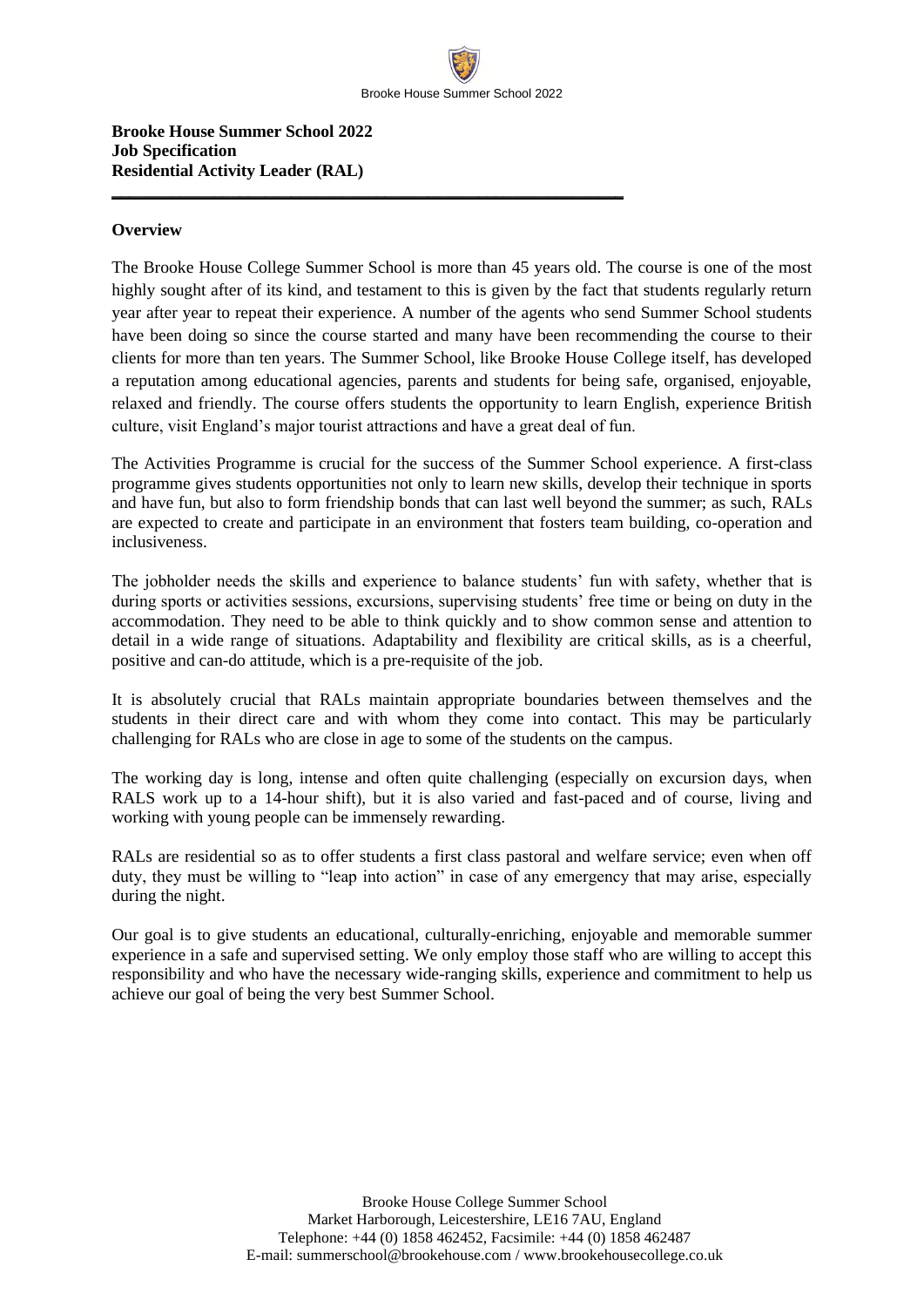

# **Reporting**

• To the Summer School Operations Manager.

# **Essential Requirements**

- Aged 18+ by the start of contract
- Enthusiastic and outgoing
- Desire to work with young people (International young people is advantageous)
- Excellent communication skills
- The ability to prepare and lead a wide range of sports and activities is essential
- Ability to work efficiently and effectively in a fast-paced, highly changeable, highly pressured and often challenging environment is essential.
- Strong organisational skills
- The right to work in the UK

# **Desirable Requirements**

- Experience of working in a summer school environment, working with young people and/or working with international young people.
- First Aid
- Child protection training
- Coaching qualifications
- Art / Music / Drama qualifications or equivalent experience
- Activity Leadership qualifications

# **Residential Activity Leader (RAL) Responsibilities**

### **In General**

Under the direction of the Summer School Management Team, RALs are employed to lead and assist (including planning) with activities, excursions, airport duty and residential cover.

RALs should at all times have in mind their overriding duty to promote the safety and welfare of students, other staff and themselves. RALs should at all times follow the guidance and regulations as set out in the Summer School Staff Handbook and in specific instructions (including risk assessments) provided to all staff for all activities, excursions and airport duties.

Each Thursday, RALs will be presented with a timetable detailing the sessions which they are to take part in. On any given activity or excursion, RALs may be in charge of that activity or excursion or acting under the supervision and direction of another member of staff. Complete written and/or oral instructions will be provided for all off-site activities, excursions and airport duties (excursions – always written instructions).

RALs should actively seek opportunities to interact with students of **all** nationalities at **all** times when on duty. They should promote interaction between students within different nationality groups. Summer School should be a fun and friendly environment. RALs should encourage this through having a positive attitude and an enthusiastic and helpful manner